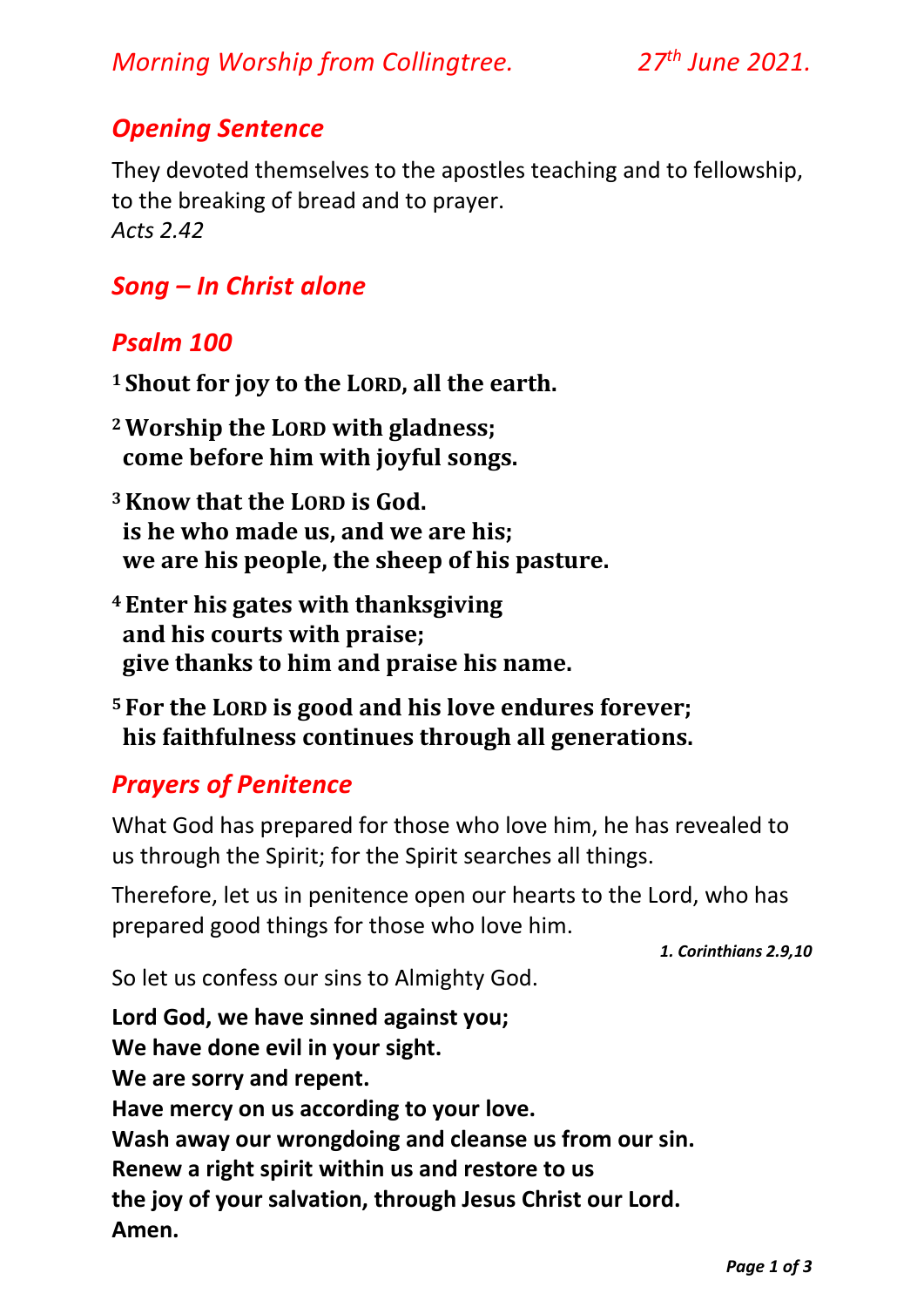## *Morning Worship from Collingtree. 27th June 2021.*

#### *Declaration of Forgiveness*

May Almighty God, who sent his Son into the world to save sinners, Grant us his pardon and his peace, now and forever. **Amen** 

### *Collect*

O God, the protector of all who trust in you, Without whom nothing is strong, nothing is holy: Increase and multiply upon us your mercy; That with you as our ruler and guide We may so pass through things temporal That we lose not our hold on those things eternal; Grant this, heavenly Father, For our Lord Jesus Christ's sake, Who is alive and reigns with you, In the unity of the Holy Spirit, One God, now and forever. **Amen.**

### *Reading – 1 Corinthians 11 v 17 - 26*

This is the word of the Lord **Thanks be to God**

*Song – When I survey the wondrous cross*

#### *Reading – Mark 14 v 12 - 26*

This is the word of the Lord **Thanks be to God**

#### *Talk*

*Song – How deep the Father's love*